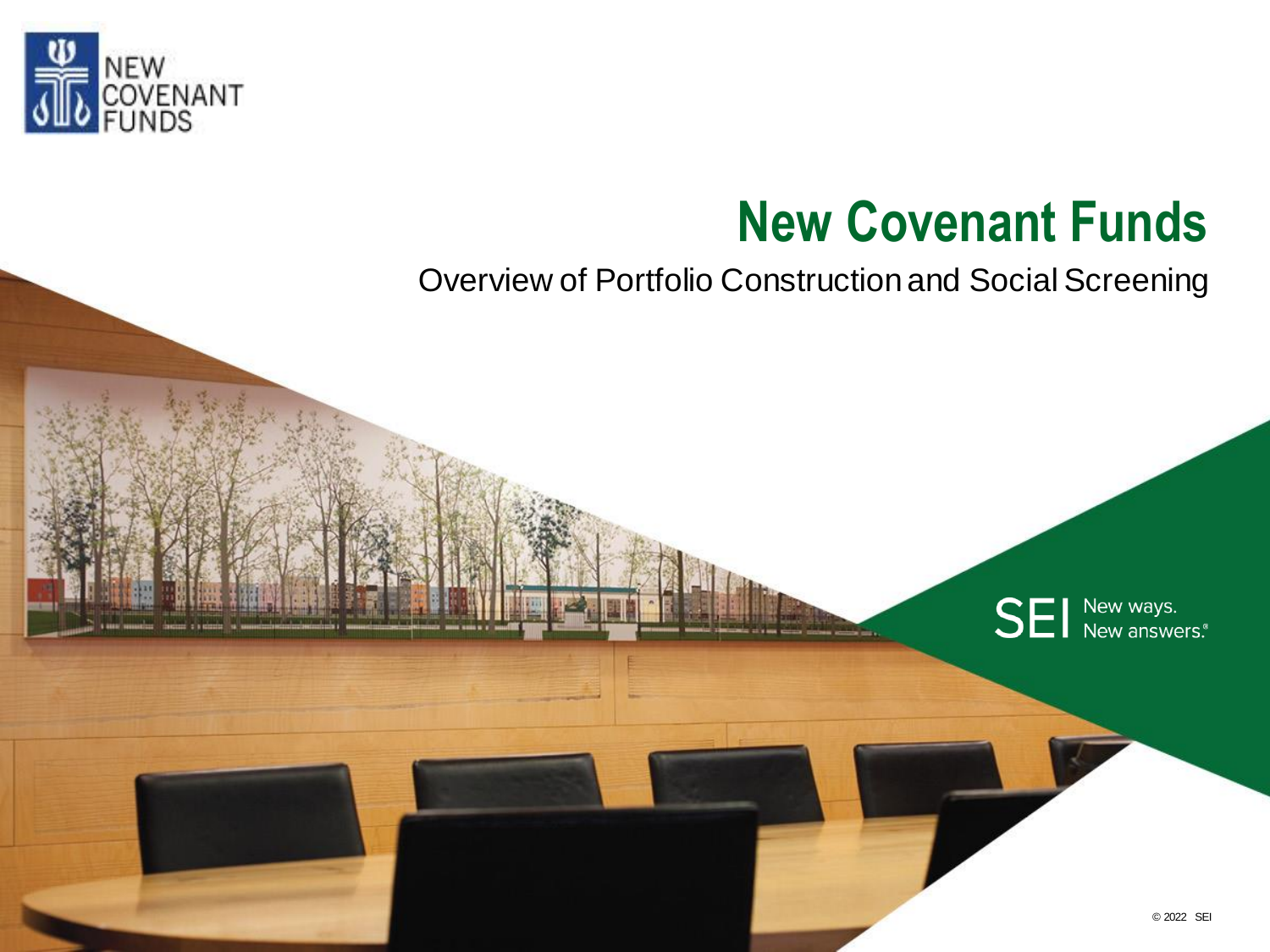# New Covenant Growth Fund Portfolio construction

- › **Investment objective:** The Fund's investment objective is long-term capital appreciation.
- › **Benchmark**: Russell 3000 Index
- › **Sub-Adviser**: Parametric Portfolio Associates LLC (Parametric)
- › The Fund invests primarily in a diversified portfolio of equity securities that are components of an index that represents broad exposure to the U.S. equity market (the "Index"), includes approximately 3,000 securities and is not concentrated in any particular industry. The Fund will seek generally to replicate the performance of the Index, subject to such variation as may arise as a result of implementation of the social witness principles of the General Assembly of the Presbyterian Church (U.S.A.) ("Presbyterian Principles").

#### **Implementation of the Presbyterian Principles:**

- **1. The Socially Responsible Screen** follows the social witness principles established by the General Assembly of the Presbyterian Church (U.S.A.) ("Presbyterian Principles"). The fund seeks to avoid investments in: tobacco, alcohol and gambling, for-profit prisons, and some companies related to weapons production, antipersonnel land mines, handguns and assault weapons
- **2. Environmental, Social and Governance (ESG)** tilting applies ESG scores from Sustainalytics, via a systematic portfolio construction process, that seeks to achieve the following criteria:
	- Diversification is maintained as the weight in an excluded stock is simply re-allocated to a risk-equivalent stock
	- The Fund's Tracking Error is constrained
	- Industry sector tilts remain within +/-0.60% of benchmark weight
	- The maximum overweight per security is constrained to +0.25% or less

Source: Parametric, New Covenant Funds Prospectus 10/31/2021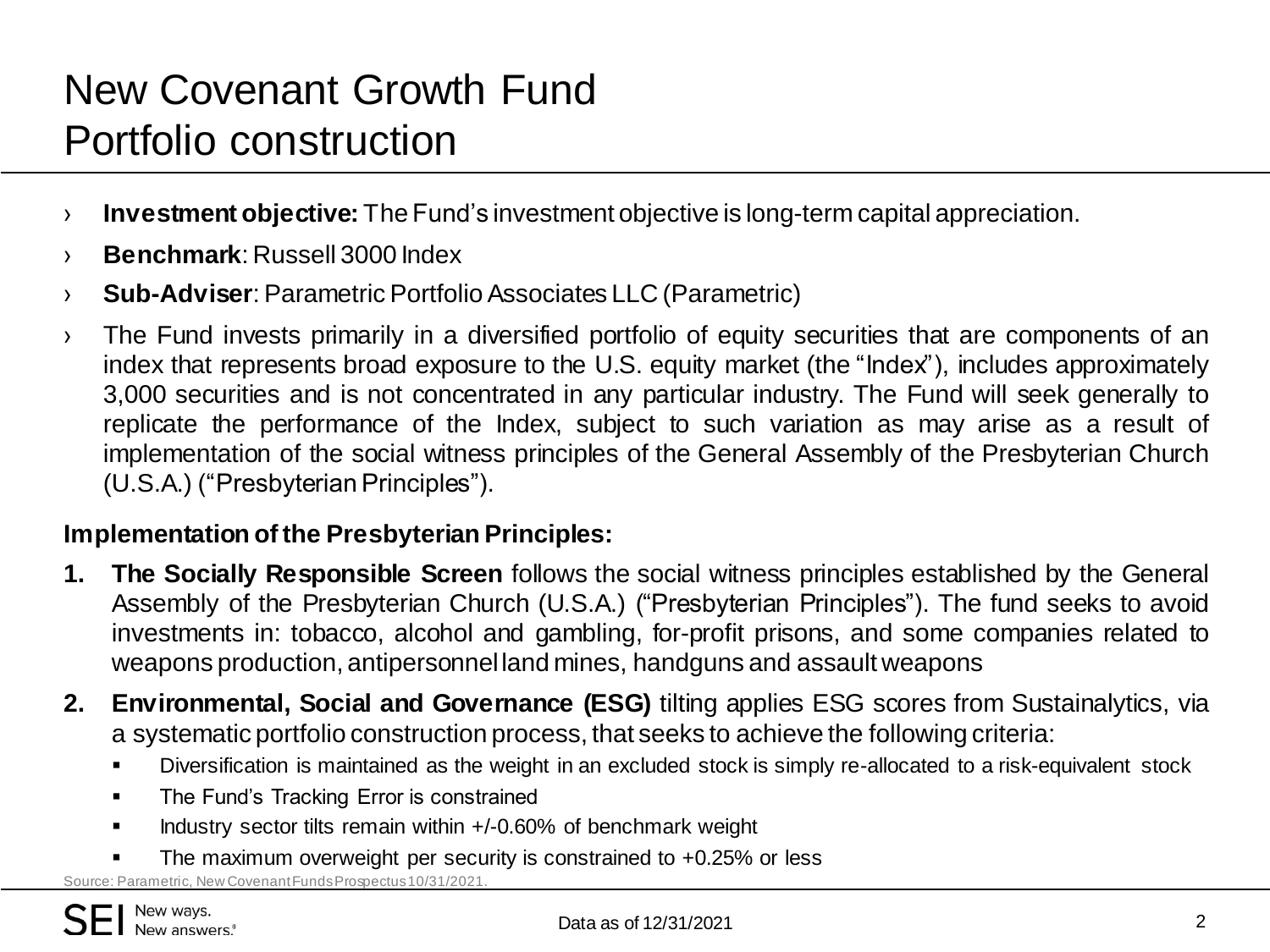# New Covenant Growth Fund Tilts based on Sustainalytics' ESG risk ratings

- › ESG risk ratings on Key Performance Indicators (KPI), both sector-specificand worldwide
- › Exposure: a set of ESG-related factors that pose potential economic risks for companies; also viewed as a company's sensitivity or vulnerability toESG risks
- › Management: commitments and actions that demonstrate how a company approaches and handles an ESG issue through policies, programs, corporate governance, and potential failure of management through involvement in controversies

Source: Sustainalytics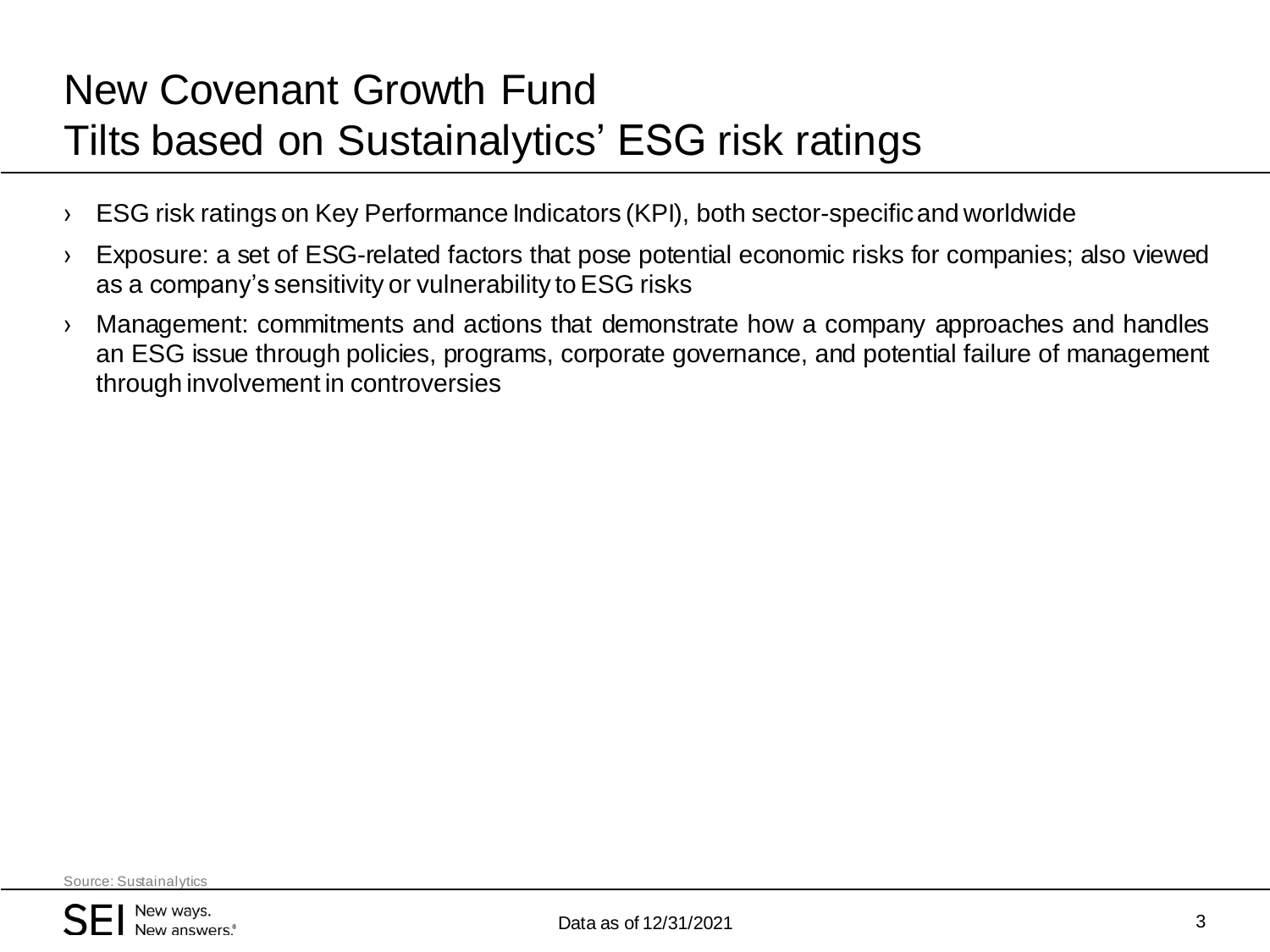## New Covenant Income Fund Portfolio construction

- › **Investment objective:** The Fund's investment objective is a high level of current income with preservation of capital.
- **Benchmark:** Bloomberg Intermediate US Aggregate Bond Index
- › **Sub-Advisers**: Income Research & Management; WesternAsset Management
- › The Fund invests primarily in corporate bonds and government bonds issued or guaranteed by the U.S. Government or one of its agencies, and mortgage-backed and asset backed securities. The Fund seeks to invest consistent with social-witness principles established by the General Assembly of the Presbyterian Church (U.S.A.)("PresbyterianPrinciples").

#### **Implementation of the Presbyterian Principles**

- **1. The Socially Responsible Screen** follows the social witness principles established by the General Assembly of the Presbyterian Church (U.S.A.) ("Presbyterian Principles"). The fund seeks to avoid investments in: tobacco, alcohol and gambling, for-profit prisons, and some companies related to weapons production, antipersonnel land mines, handguns and assault weapons
- **2. Environmental, Social and Governance (ESG)** screening seeks to tilt the portfolio toward the issuers with the highest ESG ratings (MSCI or proprietary manager ranking methodologies)
	- Income Research + Management utilizes a proprietary ESG ranking methodology that classifies companies as Leaders, Neutral, or Laggards. This manager seeks to limit laggards to 12% of the portfolio.
	- Western Asset Management utilizes MSCI ESG ranking/rating classifications. This manager seeks to limit companies whose MSCI ESG rating is below BBB to 12%.

Source: Income Research + Management, Western Asset Management, New Covenant Funds Prospectus 10/31/2021.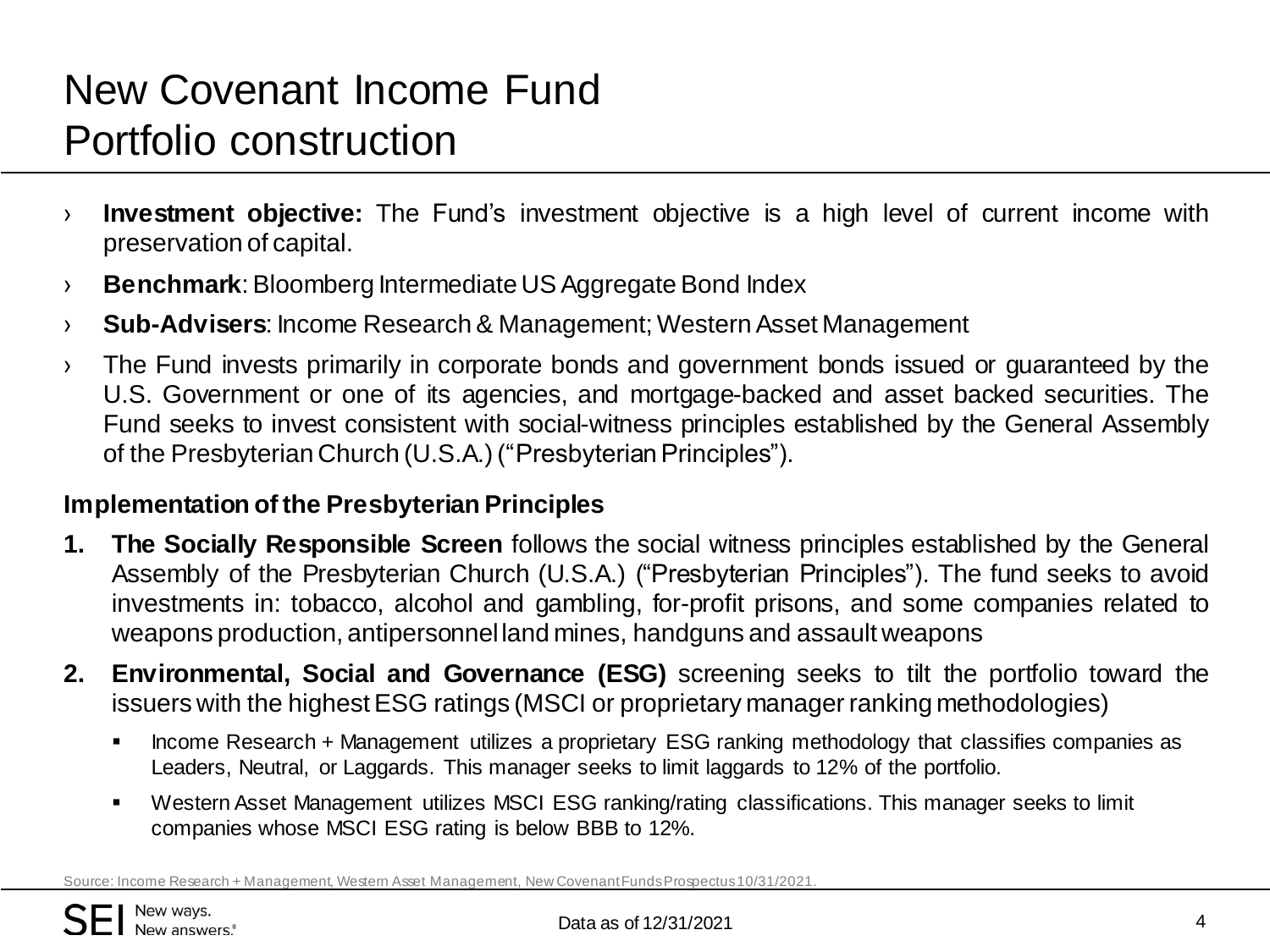### New Covenant Income Fund MSCI ESG fund ratings

- › Aims to provide fund level transparency to help clients better understand and measure the ESG characteristics of the total portfolio, and rank or screen funds based on a diverse set of ESG exposure categories
- › Designed to assess the resilience of a fund's aggregate holdings to long term ESG risks and opportunities; Highly rated funds consist of issuers with leading or improving management of key ESG risks
- $\rightarrow$  Evaluation of ESG attributes of the funds which fall under three categories:
	- Sustainable Impact: fund exposure to companies that address core environmental and social challenges
	- ValuesAlignment: screens funds for investments that align with ethical, religious or political values
	- Risk: understand fund exposure to ESG-related risks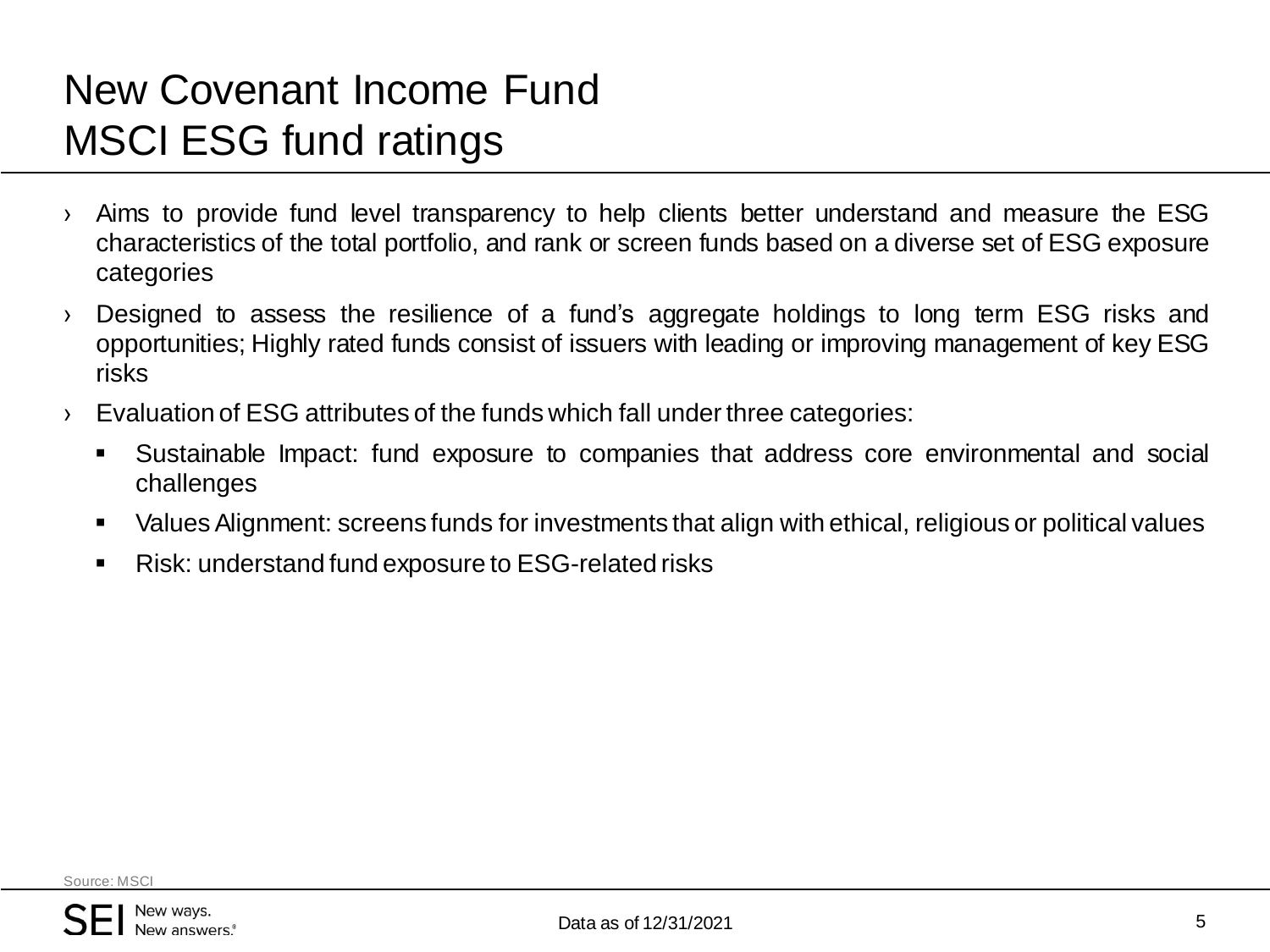#### Important information

The Russell 3000 Index measures the performance of the largest 3000 U.S. companies representing approximately 98% of the investable U.S. equity market.

The Bloomberg U.S. Intermediate US Aggregate Bond Index is an unmanaged index generally representative of intermediate investment grade government and corporate debt securities with maturities of 10 years or less.

Sustainalytics, a Morningstar Company, is a leading independent ESG and corporate governance research, ratings and analytics firm that supports investors around the world with the development and implementation of responsible investment strategies. For more than 25 years, the firm has been developing high-quality, innovative solutions to meet the evolving needs of global investors. Today, Sustainalytics works with hundreds of the world's leading asset managers and pension funds who incorporate ESG and corporate governance information and assessments into their investment processes.. For more information, visit [www.sustainalytics.com](http://www.sustainalytics.com/)

MSCI is a leading provider of critical decision support tools and services for the global investment community. MSCI ESG Research products and services are provided by MSCI ESG Research LLC, and are designed to provide in-depth research, ratings and analysis of environmental, social and governance-related business practices to companies worldwide. ESG ratings, data and analysis from MSCI ESG Research LLC are also used in the construction of the MSCI ESG Indexes. MSCI ESG Research LLC is a Registered Investment Adviser under the Investment Advisers Act of 1940 and a subsidiary of MSCI Inc. For more information, visit [www.msci.com](http://www.msci.com/)

Tracking Error is the risk that an investment's performance may vary substantially from the performance of the Index it tracks.

A Basis Point is equal to one hundredth of one percent.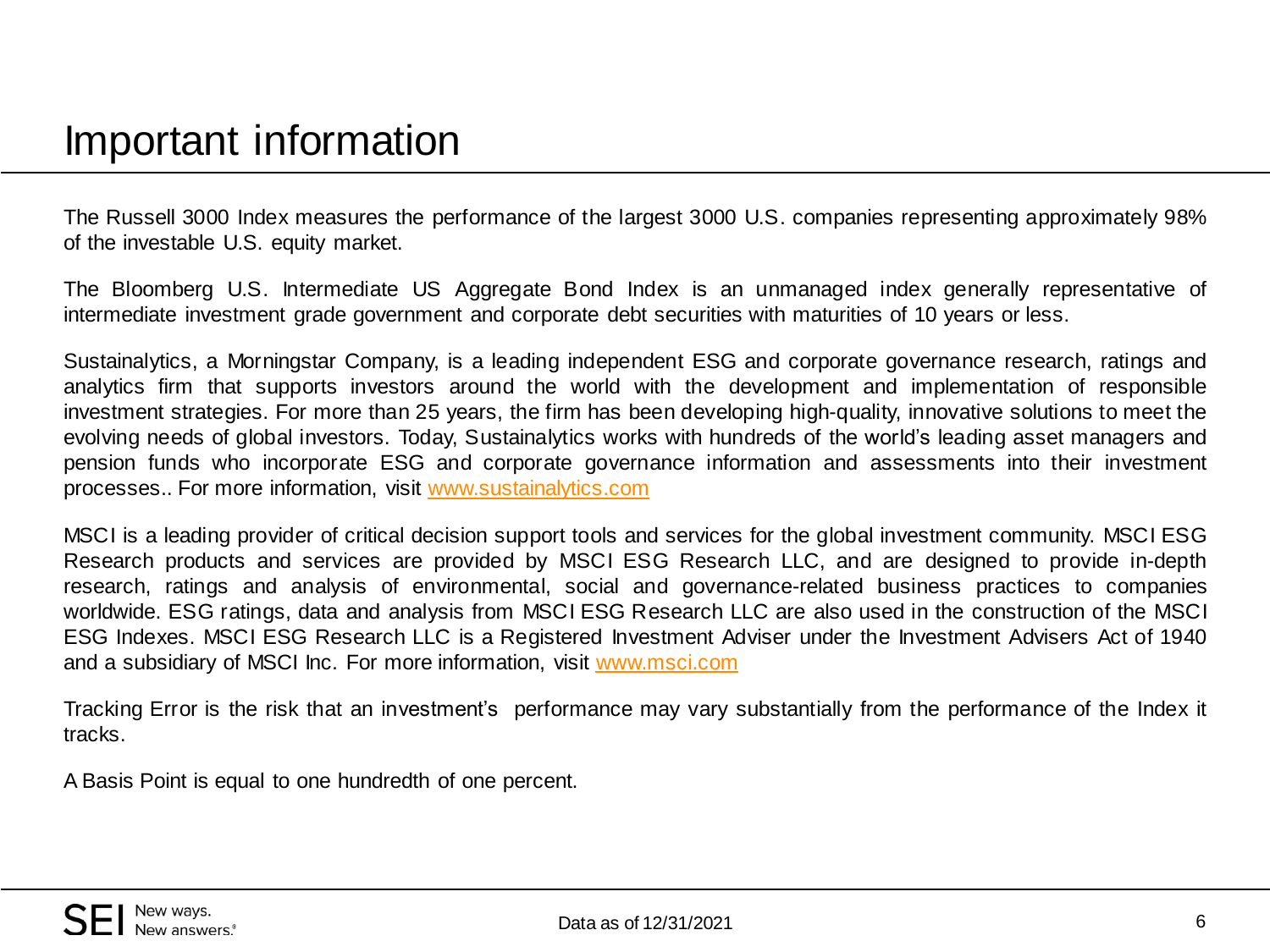*To determine if the Fund(s) are an appropriate investment for you, carefully consider the investment objectives,* risk factors and charges and expenses before investing. This and other information can be found in the Fund's *prospectus, and if available, the summary prospectus, which can be obtained by calling 1-877-835-4531. Read the prospectus carefully before investing.*

Investing involves risk including possible loss of principal. There is no assurance that the objectives of any strategy or fund will be achieved or will be successful. No investment strategy, including diversification, can protect against market risk or loss. Holdings subject to change.

Current and future portfolio holdings are subject to risk. In addition to the normal risks associated with equity investing, international investments may involve risk of capital loss from unfavorable fluctuation in currency values, from differences in generally accepted accounting principles or from economic or political instability in other nations. Narrowly focused investments and smaller companies typically exhibit higher volatility.

Environmental, social and governance (ESG) guidelines may cause a manager to make or avoid certain investment decisions when it may be disadvantageous to do so. This means that these investments may underperform other similar investments that do not consider ESG guidelines when making investment decisions.